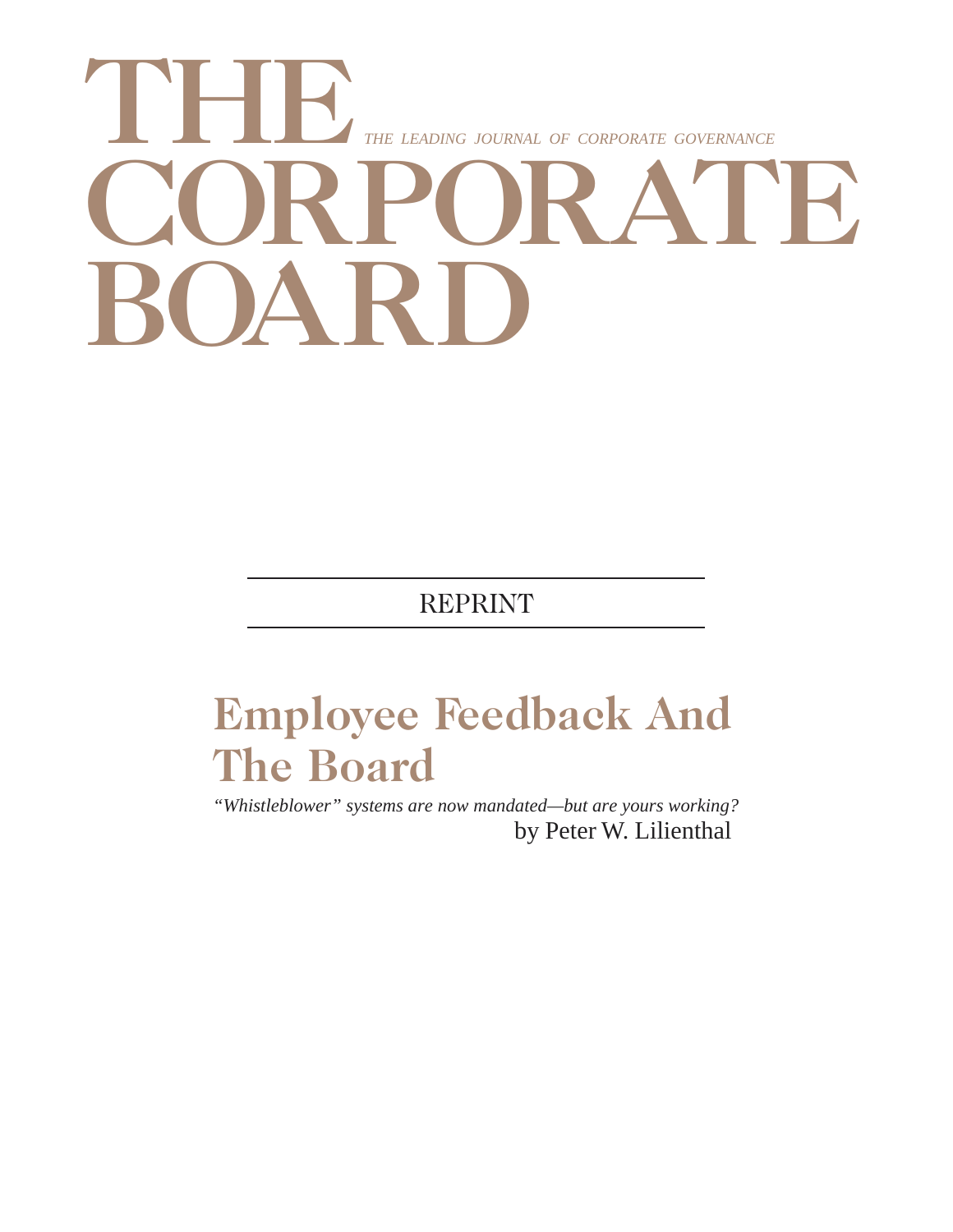## **THE CORPORATE BOARD**

*THE LEADING JOURNAL OF CORPORATE GOVERNANCE*

*JANUARY/FEBRUARY 2003*

## **STAFF**

**Editor** Ralph D. Ward

**President and Chief Executive Officer** Irving A. Lesher III

**President and Chief Operating Officer** Judith A. Scheidt

**Circulation** Ann K. Stocum

**Founding Publisher** Stanley R. Greenfield

### **Editorial Office**

The Corporate Board 4440 South Hagadorn Rd. Okemos, MI 48864 *Phone:* (517) 336-1700 *Fax:* (517) 336-1705 *E-mail:* info@corporateboard.com *Web site:* www.corporateboard.com

### **EDITORIAL ADVISORS**

**Thomas J. Goff IV—***Founding editor,* THE CORPORATE BOARD; *senior vice president, corporate reputation and crisis communications, Edelman Public Relations Worldwide.*

**Bayless Manning—***Executive consultant and chairman, Manning Companies; former partner, Paul, Weiss, Rifkind, Wharton & Garrison; former president, Council on Foreign Relations, Inc.; former dean, Stanford Law School; member of various boards.*

**Paul W. McCracken—***Former chairman of the President's Council of Economic Advisors, professor emeritus of Business Administration, Economics and Public Policy, University of Michigan.*

**Hicks B. Waldron—***Chairman, Boardroom Consultants, Inc.; former chairman, Avon Products and Heublein, Inc.; member of various boards.*

**Dolores Wharton—***Founder and president, Fund for Corporate Initiatives; member of various boards.*

**Vol. XXIV No. 138 Recycled**  $\bigcirc$  **Paper No. 138** 

*Copyright:* THE CORPORATE BOARD *(ISSN 0746-8652) is published in January, March, May, July, September, and November by Vanguard Publications, 4440 Hagadorn Rd., Okemos, Michigan 48864. Copyright © 2002 by Vanguard Publications. All rights reserved.*

*Subscriptions: Available to corporations at an annual cost of \$2,800. This provides delivery of six bimonthly issues to each board member, senior legal and financial officers, and the corporate secretary. Periodicals postage rates have been paid at Okemos, MI and at additional mailing offices.*

*POSTMASTER: Send changes and all subscription correspondence with* THE CORPORATE BOARD *mailing label to Customer Service,* THE CORPORATE BOARD*, Vanguard Publications, 4440 Hagadorn Rd., Okemos, Michigan 48864, (517) 336-1700.*

*Reproduction: No part of this publication may be reproduced or transmitted in any form or by any means, electronic or mechanical, including photocopy, recording, or any information storage and retrieval system, without permission in writing.*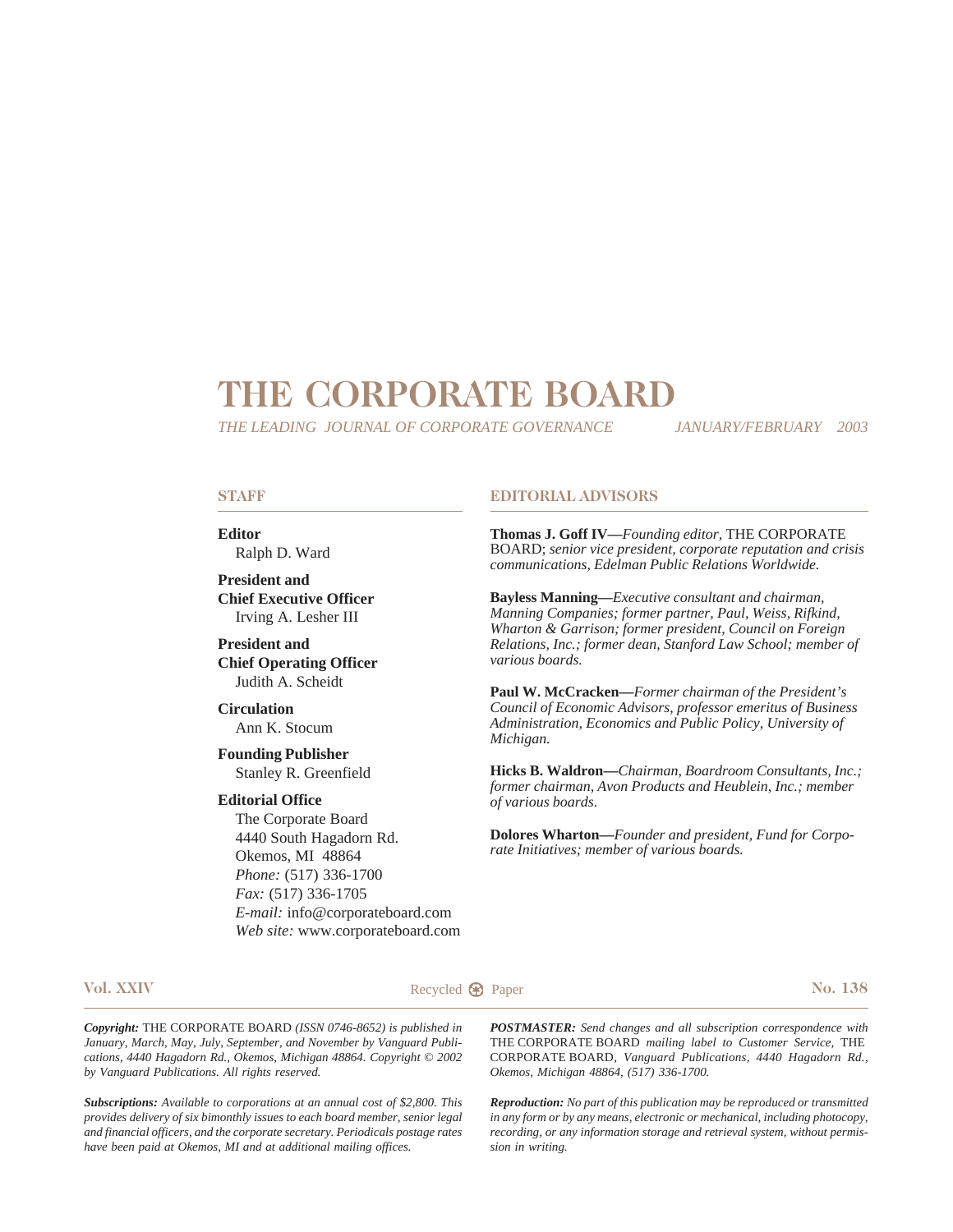# **Employee Feedback And The Board**

**by Peter W. Lilienthal**

**The new corporate reforms mandate strong, effective reporting systems that allow employees to blow the whistle on audit and legal irregularities. Yet many corporations still have internal feedback system that fail to measure up. Unless your employees feel free to report illegal or unethical behavior, easily and anonymously, top managers and directors may be kept in the dark.**

In response to the past year's torrent of embarrassing corporate disclosures, stakeholders of all stripes are scrambling to propose fixes in the ways that corporations govern themselves. Lost in the debate over accounting reform, increased oversight and changes in reporting is a fundamental, yet largely neglected issue: *How can boards of directors and executives best assure themselves that they learn of possible problems?*

Indeed, the views of Sherron Watkins, the Enron whistleblower, were reportedly shared by many of her co-workers, yet she alone took the initiative to share her reservations with CEO Ken Lay. Or how about the experience of Cynthia Cooper, the auditor at WorldCom, who discovered the company's fraudulent accounting, but had nowhere to really put it on the record.

In fact, Enron, WorldCom, Arthur Andersen and many of the other fallen high-flyers had responsibly promulgated reams of polices and procedures on the behavioral tolerances and the mechanisms that employees should use if they had a personnel grievance, ethical dilemma or concern. At Enron, for example, the company had a 64-page code of ethics and an espoused belief system that stressed respect, integrity and communications. Attorneys for these companies and their executives will likely argue that they were responsible employers and technically compliant with contemporary practices.

What they cannot so easily claim is that they had established an environment where employees actually felt comfortable asking questions, and expressing concerns. Sadly, many management teams fail to appreciate that it takes more than executive pieties to have "open doors" that employees will confidently use. Rather, the key to employees identifying and reporting problems is a foundation of *trust.* Unless employees trust that they need not worry about "blowing the whistle" or waving red flags, any reporting-oriented system will be unreliable.

**Most ethics and compliance programs have serious shortcomings. Management gives short shrift to employee buy-in, or making the program user friendly.**

The development of employee trust has two important dimensions. First, employees must trust that there is a benefit in potentially putting their careers on the line to come forward with concerns about possible violations of corporate policy. Unfortunately, the stories of whistleblowers being fired or sent to the corporate equivalent of Siberia are legion. Even Attorney General John Ashcroft has waffled on assurances that there would be no retaliation against FBI agent Colleen Rowley.

Second, employees must trust that management or the board will respond responsibly and respectfully to the issues they have the courage to bring forward. Here, too, the Enron debacle is a case in point. Watkins' trust in Kenneth Lay was met by a limited investigation by the company's law firm, confiscation of her computer, and a demand by at least one senior executive that she be terminated for her insubordination.

Many, if not most, well-intended corporate ethics and compliance programs have serious shortcomings. The reason is that management gives short

**Peter W. Lilienthal** *is founder of In Touch corporate information consultants in Minneapolis.*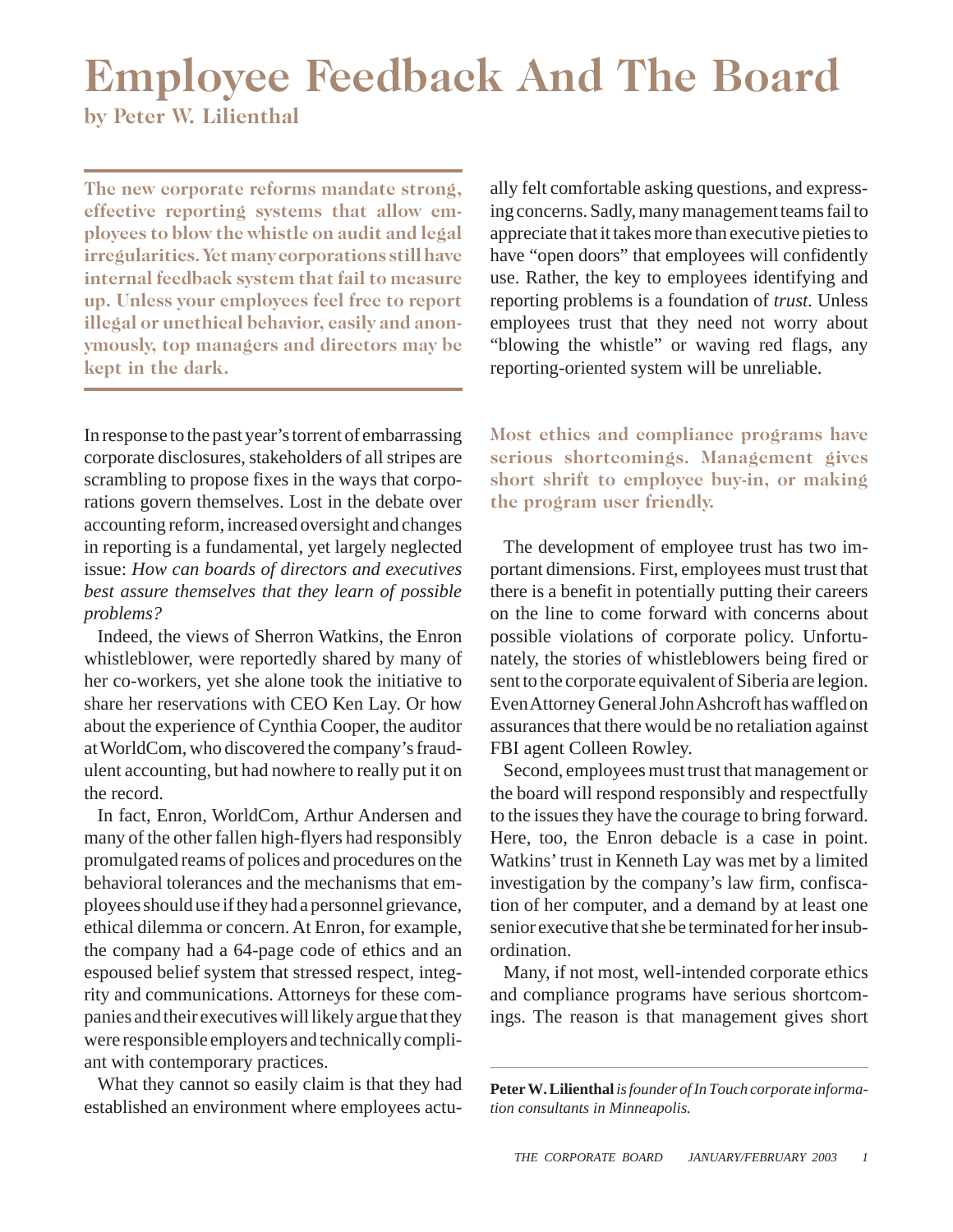## **Peter W. Lilienthal**

shrift to assuring that employees "buy in" and that the program is "employee friendly." In a poll of 2,795 public and private sector employees conducted by Walker Information, 29 percent of the employees said they knew or suspected "ethical violations." However, two thirds of that group did not report what they knew or saw, mainly because of insufficient facts, lack of confidence in a response, or the absence of confidential reporting.

## **Many compliance programs are reactive and "top-down" driven. Few companies seek employee input in design of their compliance and reporting systems.**

One of the biggest shortcomings of many compliance programs is that they are reactive. They come about because a board, legal counsel or regulator directs that a program be put in place. The objective is to get it done, rather than to make sure that it works. As a result, implementation tends to be "top down" driven and often the company turns to consultants who have no long-term stake in the quality or effectiveness of what they recommend.

Who was responsible for developing Enron's reporting policies and procedures? Very likely it was the same "experts" who have sold their cookie-cutter program to scores of other organizations. As for the hapless employees, I doubt that anyone bothered to ask for their input regarding the program design. It is startling how few companies seek employee input when it comes to the design of compliance and reporting systems.

The good news is that there are a variety of proven ways to improve the likelihood that employees will feel committed and empowered to identify their concerns about workplace issues.

The first step is making certain that management acknowledges the difficulty in developing and sustaining trust. Why should someone blow the whistle, question decisions or raise concerns about a manager or co-worker's actions? Anyone who believes that they will because management declares from on high that such is the proper behavior is flat-out deluding themselves.

Part of the challenge is cultural. Most of us have been conditioned from birth not to speak-up or speak-back. It is a challenge to modify decades of "do what you're told and don't talk back" thinking. Another is the aforementioned treatment of employees who have come forward believing that their employer truly had an "open-door" policy. They then discover that the invitation proved to be a "revolving door" for the person who used it. It can be very lonely and unrewarding being a whistleblower. The lure of personal satisfaction and a pat on the back are scant motivation to make skeptics into converts.

For good reasons, employees tend to be suspicious, if not downright cynical, about corporate commitments to ethical and compliant behavior. In the Walker study, 45 percent of the employees suggested there was pressure to cut corners on ethical or compliance issues.

In addition, employees often see a double-standard in the enforcement of such policies and procedures. One example is the performance review pressure that was exerted on employees at Enron to book their travel through Ken Lay's sister's travel agency. Although there was no formal policy to use that specific agency, many employees who did not were marked down on their periodic personnel reviews. As ethical larcenies go, this may seem to be small potatoes. However, in the overall scheme of things, such roughness around the edges rather than rottenness at the core spoils the best-intentioned efforts.

The way to produce employee "buy in" is to polish the roughness around the edges. Regrettably, few companies get it right. Typically, the word starts filtering down from on high that yet another new "program of the month" is in the works. Meetings are held, memos and brochures are circulated, posters are pinned on the walls, and people are sent off for training. Annual statements are signed and filed away in personnel files and maybe even a "hotline" is made available.

This may well be deadly serious business for the company's management, but what about the employee? How are their lives going to be changed for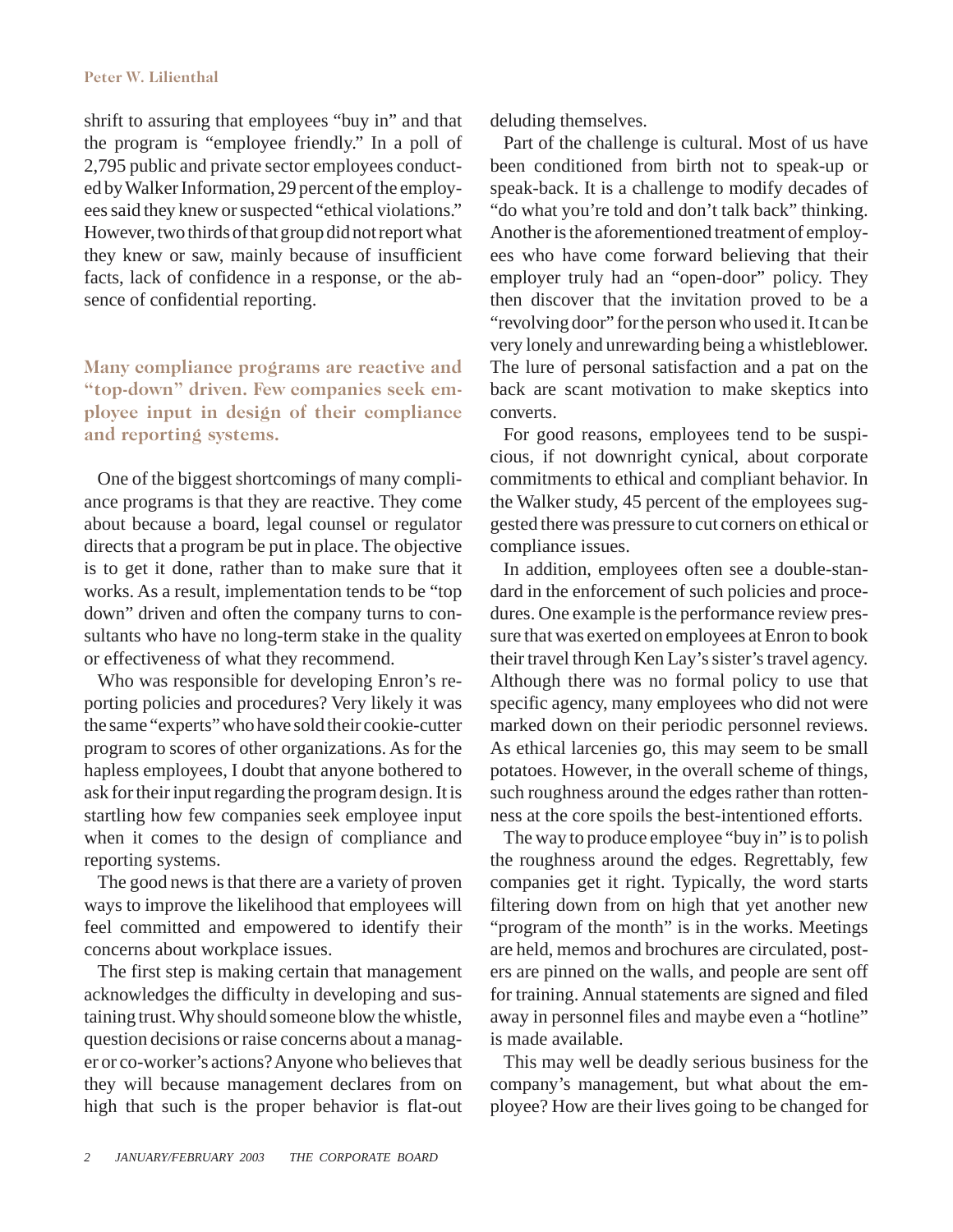the better by all this, and why should they embrace the new corporate order?

The following approaches can significantly increase the likelihood that your corporation will hear about emerging questions, concerns and issues.

*Involve employees in the planning and evaluation process.* As with any major corporate initiative, the likelihood of success is greatly increased if employees are involved at the outset. Whatever is ultimately rolled-out should not be simply "for" them, but equally "from" them. The way to do that is to include a variety of front line and middle management employees in the planning process. Exemplary techniques include the creation of "bottom-up" task forces.

Companies should continue to monitor and refine what is put in place by using periodic focus groups conducted by an unbiased facilitator. Companies can also include questions in their employee attitude surveys that are designed to gauge both the ethical climate and perceived commitment of the company.

## **Many companies are surprised to find they have created a maze of conflicting and confusing employee communications systems.**

*Make it as easy and comfortable as possible to share controversial information.* This process should start with an evaluation of how easy to use and risk free any existing reporting systems are from an employee perspective. Are they available around the clock and accessible from any location? Do employees have a variety of mechanisms for communicating with management (including telephones, faxes, hearing impaired and e-mail)? What non-English language options are provided? Are existing reporting systems intended only for U.S. based employees, or are they also available to international employees?

Consider an inventory of all of the information sharing mechanisms that your company has in place and to benchmark how each is being used? Many companies are surprised to discover that they have inadvertently created a maze of conflicting and confusing employee communication systems. Over a number of years, reporting policies and procedures may have been set by human resources, benefits, legal, audit, environmental affairs, compliance, security, an ombudsman's office, and for good measure, an ethics department.

In many cases, employees are simply unaware of the options that exist. Alternatively, they have little or no knowledge of how and when a specific reporting channel is to be used. When possible, reporting mechanisms should be centralized. There should be one primary place to go regardless of the employee's concern.

**If you ask employees about the credibility of the system, you hear fears of management using caller ID, voice recognition and e-mail tracing to identify troublemakers.**

It is only common sense to minimize the risk that an employee must take in raising concerns. The best way to do that is to offer a communication channel that is demonstrably confidential and anonymous. Many companies delude themselves into thinking that employees believe internally operated systems can accomplish that objective. If one asks employees about the credibility of the system, one hears fears of management using caller ID, voice recognition and e-mail tracing to identify outspoken employees.

The most effective way to build employee confidence in sharing controversial opinions is to outsource the message conduit. Not only is an outsourced "hotline" or independent ombudsman the best way to address this challenge, but a growing body of case law suggests that a third-party mechanism provides maximum protection in the courtroom. Other than the typically modest cost, there is nothing that argues against an external resource.

Do employees prefer to share their questions, concerns and ideas with a live person or via a machine? Interestingly, there seems to be no research data on this subject. When asked, employees tend to have a slight preference for an automated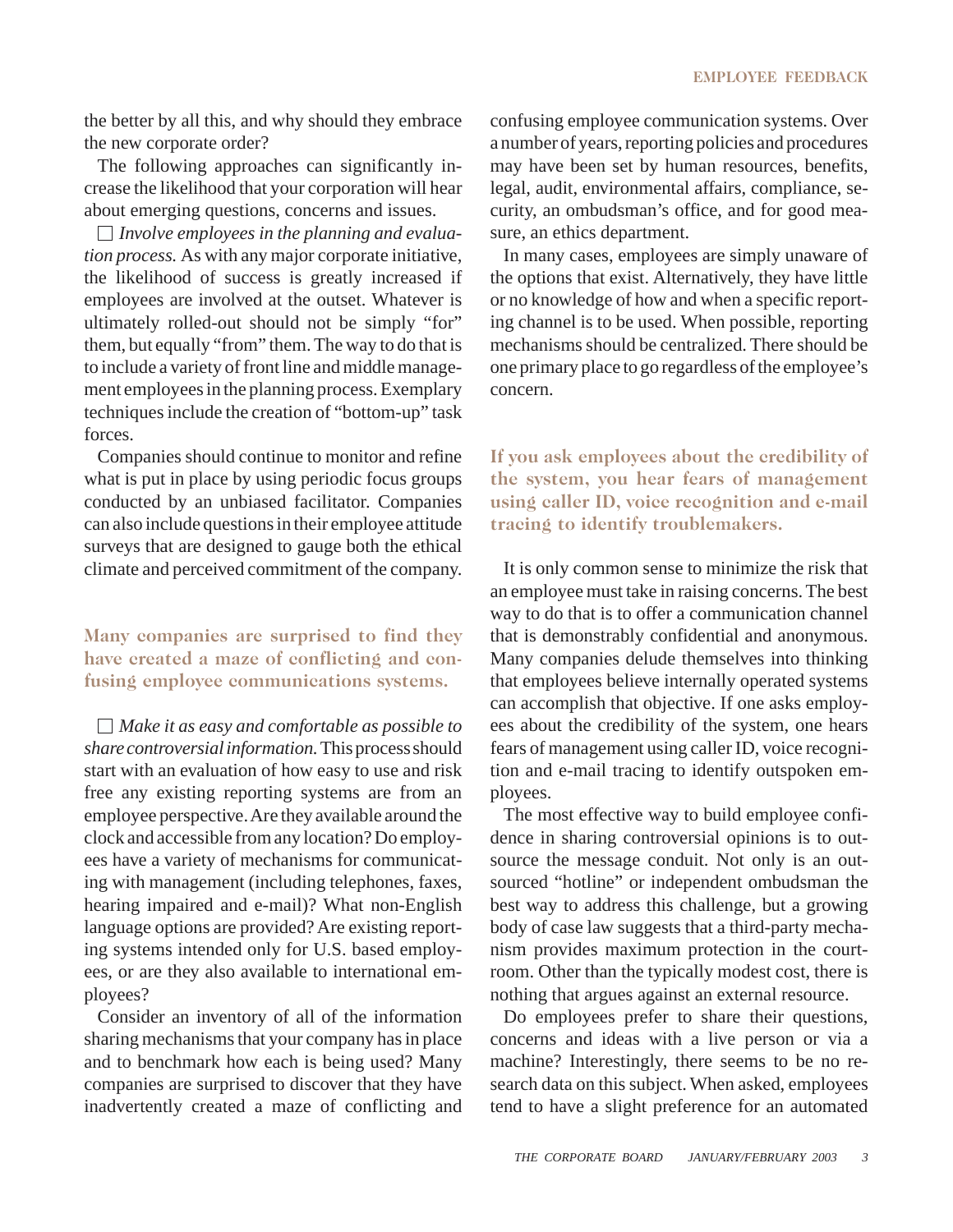

system, but this is not always the case. Perhaps the optimum solution is to offer both. Technology today is such that an employee can easily be given a choice and the system will direct their call to man or machine—whichever makes them most comfortable.

*Be willing to innovate.* Most ethics and compliance programs place the burden of deciding what to report on the employee. Not only is this bad policy, but it worsens the "buy in" challenge. In most corporations, ethics and compliance programs are created to address "Human" and "Regulatory" issues (see diagram above).

Those may well be the company's priorities, but as described earlier, they are not necessarily the employee's priorities. Most employee concerns relate to "Organizational" issues. Arguably, the best way to win the hearts and minds of employees is to ease the perception that feedback about one issue is welcomed over another. The way to do that is to encourage free expression about absolutely *any* subject.

A number of very positive things happen when communication channels are opened to include the entire universe of topics. First, it signals that the company values its employees' candid opinions. No longer is the message, "This is what management wants to hear, and nothing more," but rather, "Your feedback is important to us and we want to make it as easy and comfortable as possible to share with us what's on your mind."

Second, the employee no longer needs to decide what to report or whether a particular concern meets specific ethical or compliance-related criteria. Third, the volume of feedback increases significantly. By way of comparison, feedback systems that are strictly limited to compliance and code of conduct related issues typically reach an employee use rate of less than two percent. In contrast, "open issue" feedback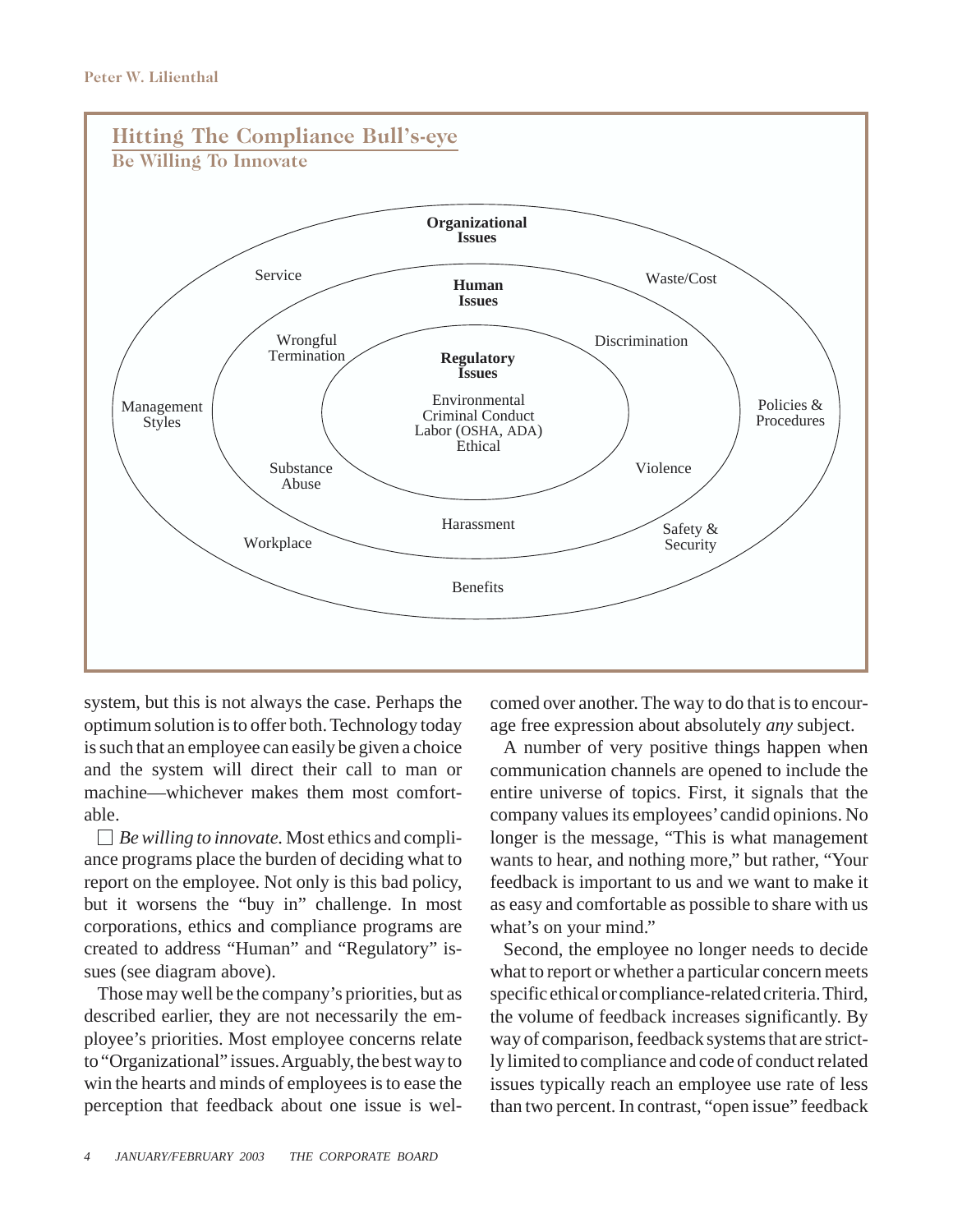systems usage ranges between five percent and 15 percent. Along with the increase in volume comes many "inner ring" issues that would not be raised in a more tightly boxed approach.

**Use internal publications, intranets and employee forums to show examples of the information management is receiving and how it has responded.**

*Provide constant feedback and rejuvenation.* If your feedback program is out of sight, it tends to get out of mind. Because of the nature of the problems dealt with in ethics and compliance programs, it is difficult to gauge successes. Not many companies are enthusiastic about internal newsletters or publications that boast, "Employee Tip Helps Finger Crooked Accountant," or "Sexual Harassment Complaint Ends In Termination of Senior Manager."

Still, management needs to ask itself on a continuous basis what is being done to remind employees about the company's communication channels and to let them know that they are actually being used by their colleagues.

An added benefit of having an unlimited, unfiltered feedback system is that it becomes easier to share usage data with employees. One of the best practices is to use internal publications, intranets and employee forums to share examples of what management is receiving and how it has responded to specific questions, concerns and ideas.

It is also important to sustain excitement and interest in a reporting or feedback program. To do so requires effort and creativity. Successful techniques include periodic distribution of reinforcement devices such as magnets, stickers and wallet cards, and booths at employee fairs.

*Maintain an exit interview program.* Employees who decide to voluntarily leave the company can be a very valuable source of information about what is (and is not) working. Not only do exit interviews help get at those insights, but they can help protect against future litigation. Gerald R. Maatman, Jr., global labor law practice head for the firm of Baker & MacKenzie, recommends that the exit interview process include questions about any unethical behavior and workplace issues. It is important to make certain that an employee is not leaving because of an unresolved or unreported workplace issue.

It may be worth spending some time determining whether the exit interviews should be conducted by a company employee or by an outsourced firm that has expertise in doing so. The challenge again is to make the process as easy and comfortable as possible for the employee, and whether that can be achieved in a face-to-face meeting with a human resources representative is uncertain. Most employees are understandably reluctant to burn their bridges on the way out the door by being critical about supervisors or co-workers.

Ultimately, the most important key to success with an ethics and compliance program is whether employees view it as credible and functional, and whether they believe it genuinely empowers them to "speak up." The suggestions above will help assure that if and when there are problems, management and the board of directors will hear about them. That is true accountability.

Reprinted by THE CORPORATE BOARD 4440 South Hagadorn Road Okemos, MI 48864-2414, (517) 336-1700 © 2003 by Vanguard Publications, Inc.